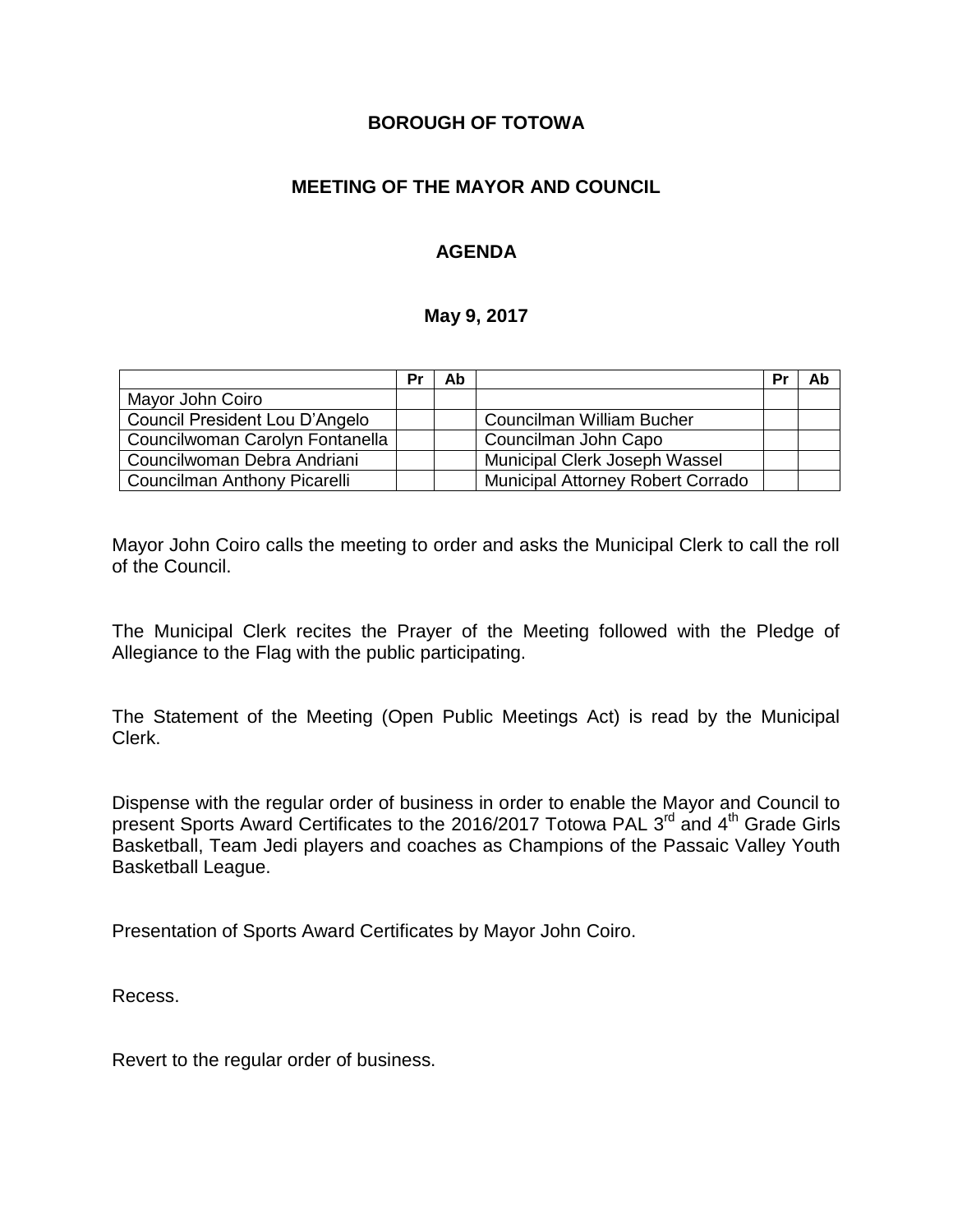Report from Members of the Council, Municipal Clerk and Municipal Attorney.

**CITIZENS HEARD:**

Minutes of the Mayor and Council for the meeting of April 25, 2017.

# **COMMITTEE ON FINANCE: PICARELLI, D'ANGELO, FONTANELLA.**

Resolution No. 2017-11 for the payment of bills.

Acknowledge receipt of the Report of Audit for the year ended December 31, 2016 and that the recommendations will be reviewed by the Governing Body.

## **COMMITTEE ON PUBLIC SAFETY: D'ANGELO, FONTANELLA, BUCHER.**

Retirement letter from Police Captain Scott R. Titus, effective July 1, 2017.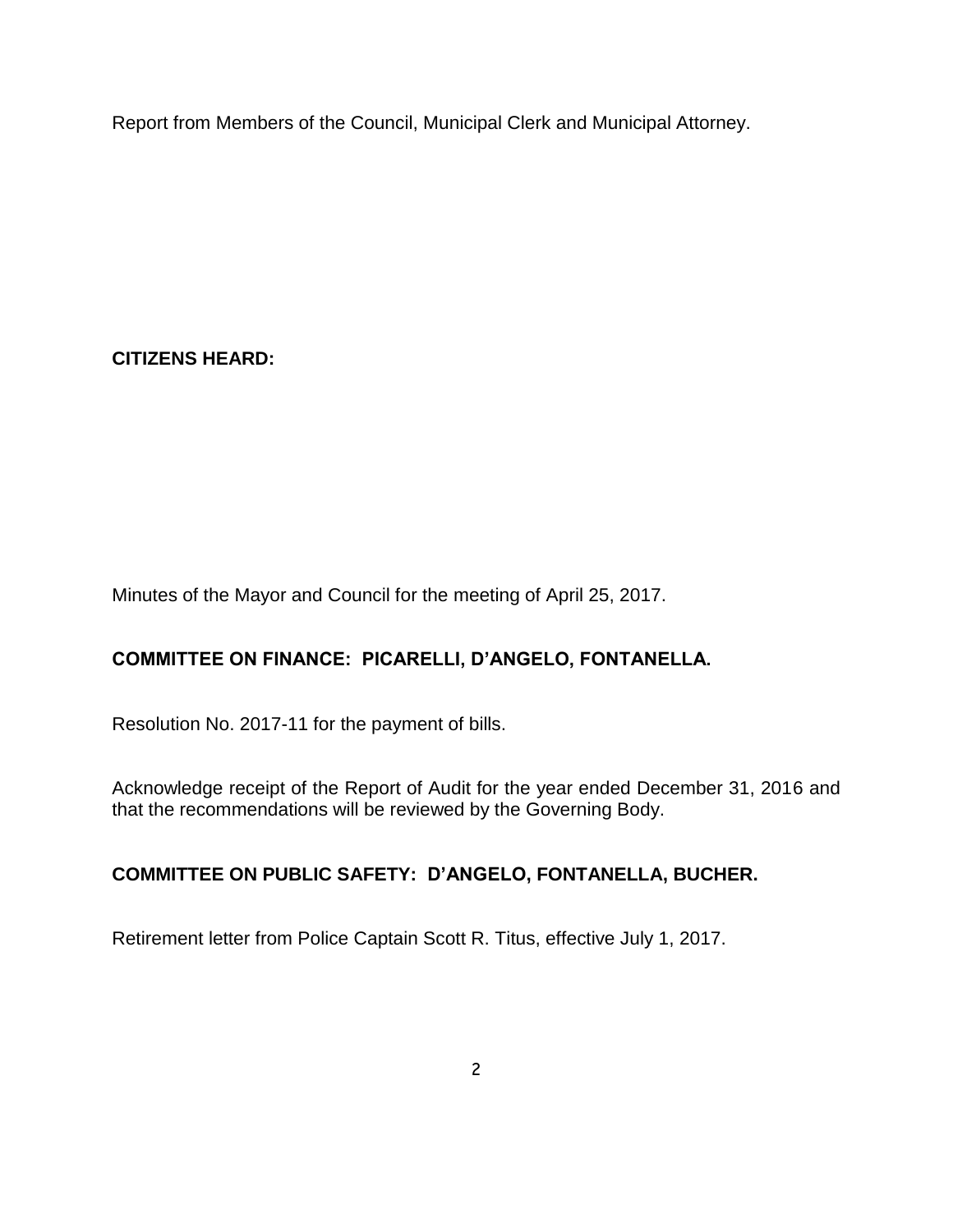Letter from resident Albert Venditte thanking Police Chief Robert Coyle and Police Officer Gary Potenzone for their care and concern given to him and his mother when two houses next to theirs on Boyle Avenue caught fire and burned on April 18, 2017.

### **COMMITTEE ON PUBLIC WORKS: BUCHER, CAPO, PICARELLI.**

Payment Estimate No. 1 in the amount of \$29,694.98 to Midwest Construction, Inc. for the Hobart Place Improvements.

Recommendation of DPW Superintendent Jim Niland for a grade increase for DPW Laborer Domenick Coiro from Grade 4 to Grade 3.

### **COMMITTEE ON ENG. & PUB. PROPERTY: FONTANELLA, ANDRIANI, D'ANGELO.**

No report.

### **COMMITTEE ON LIAISON & INSPECTION: ANDRIANI, BUCHER, CAPO.**

Resolution Authorizing Shared Services Agreement Between The Borough Of Totowa And The Borough Of Woodland Park For The Positions Of Construction Official, Building Subcode Official, Assistant Zoning Official And Code Enforcement Officer.

Appointment by the Mayor of Planning Board Class IV (Alt. 2) Commissioner.

### **COMMITTEE ON LEG. & ORDINANCES: CAPO, PICARELLI, ANDRIANI.**

Introduce on first reading and advertise for public hearing An Ordinance To Amend The Ordinance Fixing The Annual Salaries And Wages Of The Officials, Employees And The Appointees Of The Borough Of Totowa, County Of Passaic, State Of New Jersey.